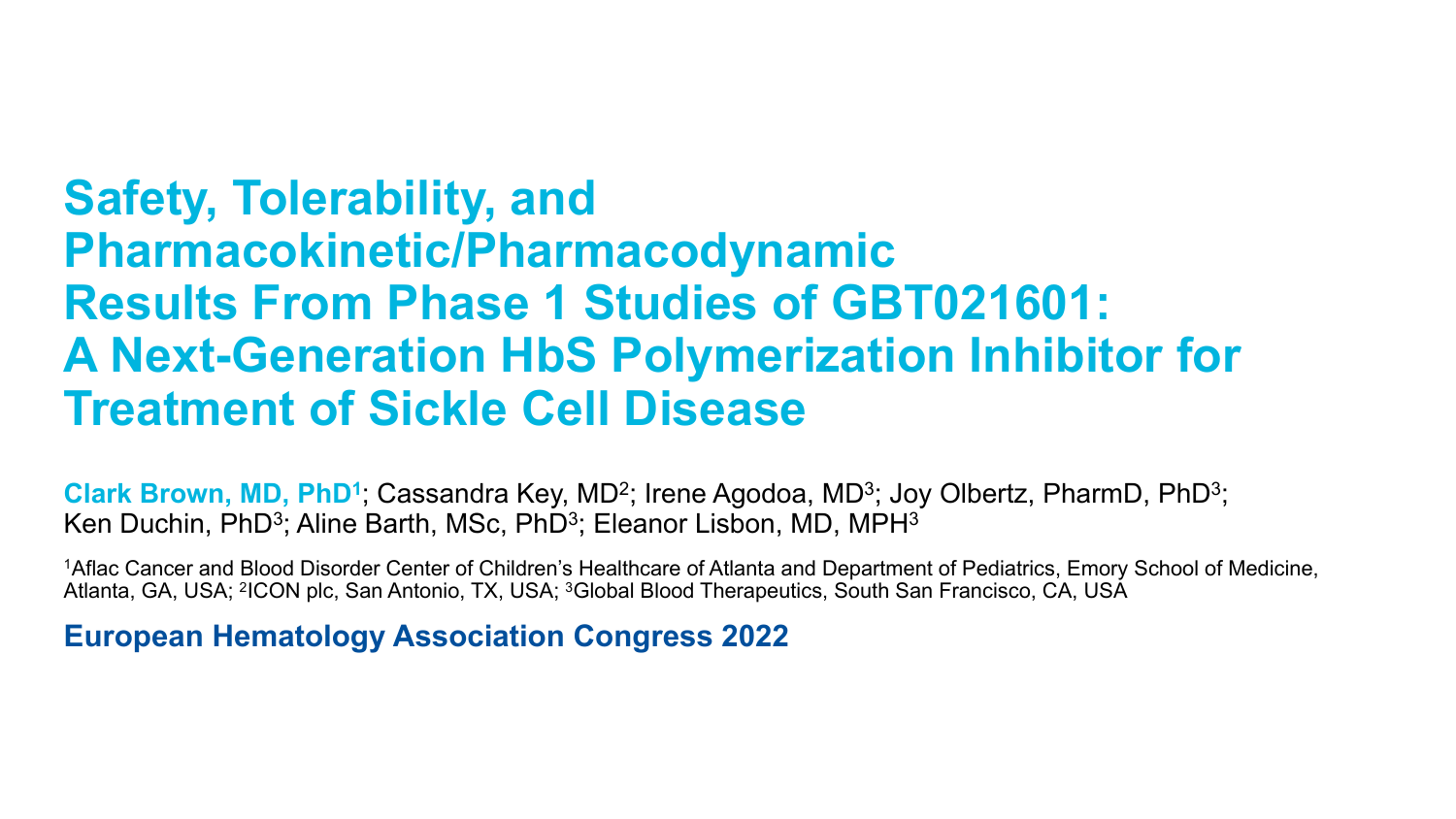### **Disclosures**

### **Clark Brown (presenting author)**





- Pediatric Hematologist/Oncologist, Aflac Cancer & Blood Disorders Center, Children's Healthcare of Atlanta
- Associate Professor of Pediatrics, Emory School of Medicine
- Consultancy: Global Blood Therapeutics, Imara, Novartis, Novo Nordisk
- Research support: Global Blood Therapeutics, Forma Therapeutics, Imara, Novartis, Pfizer

### **Cassandra Key**

• Nothing to disclose

### **Irene Agodoa**

• Past employment and current equity holder in a publicly traded company: Global Blood Therapeutics

#### **Joy Olbertz**

• Past employment: Global Blood Therapeutics

#### **Ken Duchin**

• Consultancy: Global Blood Therapeutics

#### **Aline Barth**

• Current employment and current equity holder in a publicly traded company: Global Blood Therapeutics

#### **Eleanor Lisbon**

• Current employment and current equity holder in a publicly traded company: Global Blood Therapeutics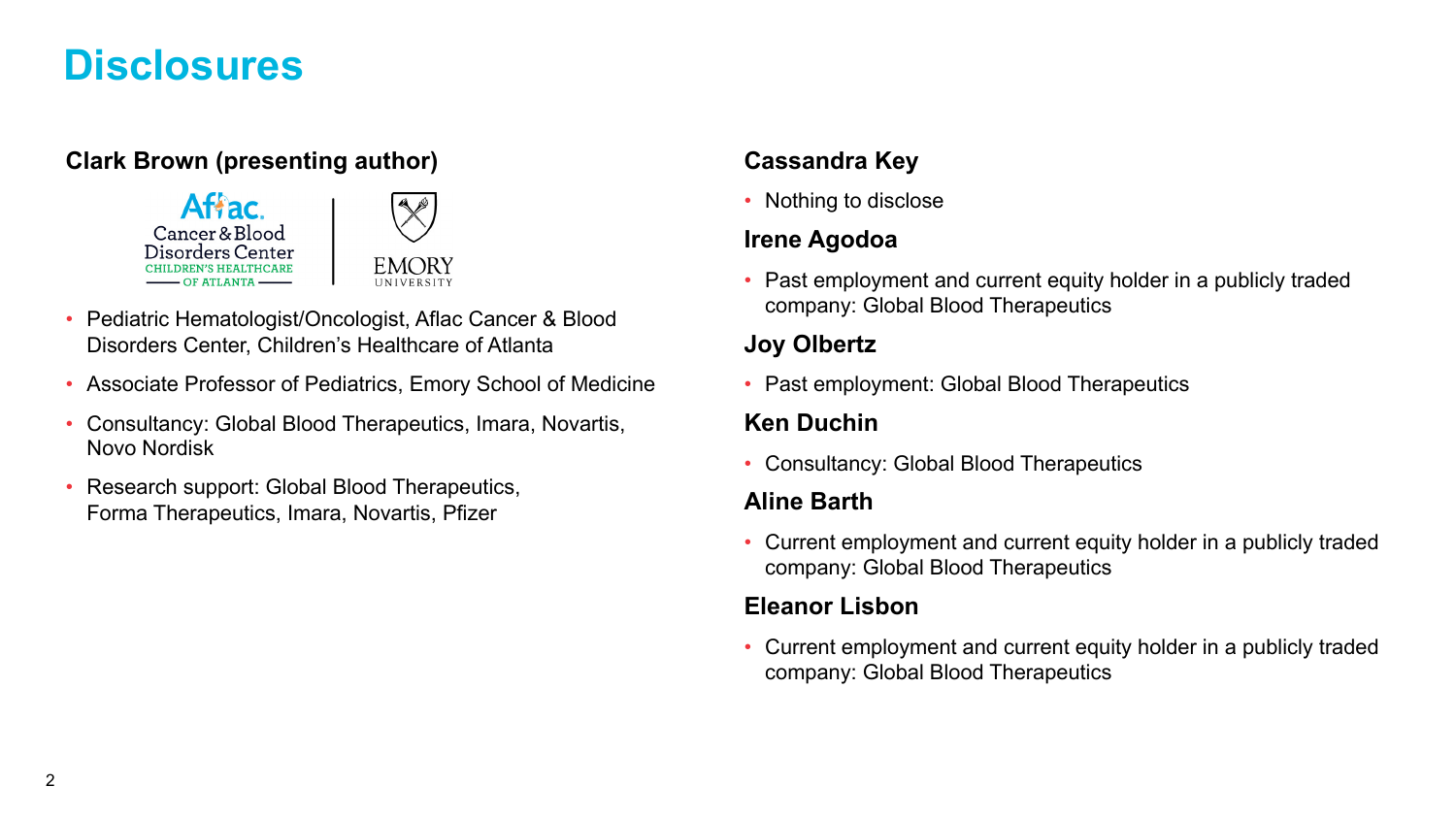## **Introduction**



**SCD is an inherited, lifelong disorder characterized by HbS polymerization.1**



**Voxelotor is a first-in-class HbS polymerization inhibitor that improves anemia and reduces hemolysis.** Voxelotor is approved by the US Food and Drug Administration for the treatment of SCD in adult and pediatric patients aged ≥4 years and by the European Medicines Agency and the Ministry of Health and Prevention in the United Arab Emirates for patients aged ≥12 years.<sup>2-4</sup>



**GBT021601 is a next-generation HbS polymerization inhibitor with improved PK properties.**  GBT021601 has the potential to achieve higher Hb occupancies at lower doses than voxelotor, potentially reducing treatment burden and improving clinical outcomes for patients with SCD.5



**Here we explore the safety, tolerability, PK, and pharmacodynamics of GBT021601 in healthy volunteers and patients with SCD.6**

HbS, sickle hemoglobin; PK, pharmacokinetics; SCD, sickle cell disease.

1. Kato GJ, et al. *Nat Rev Dis Primers*. 2018;4:18010. 2. Estepp JH. *Am J Hematol*. 2018;93:326-329. 3. Oxbryta. Prescribing information. Global Blood Therapeutics; December 2021. 4. Global Blood Therapeutics. Accessed February 17, 2022. https://ir.gbt.com/news-releases/news-release-details/european-commission-approves-oxbrytar-voxelotor-treatment. 5. Dufu K, et al. Poster presented at: 25th European Hematology Association Congress; June 9-17, 2021; virtual. Poster EP1198. 6. ClinicalTrials.gov identifier: NCT05036512. Accessed April 21, 2022. https://clinicaltrials.gov/ct2/show/NCT05036512.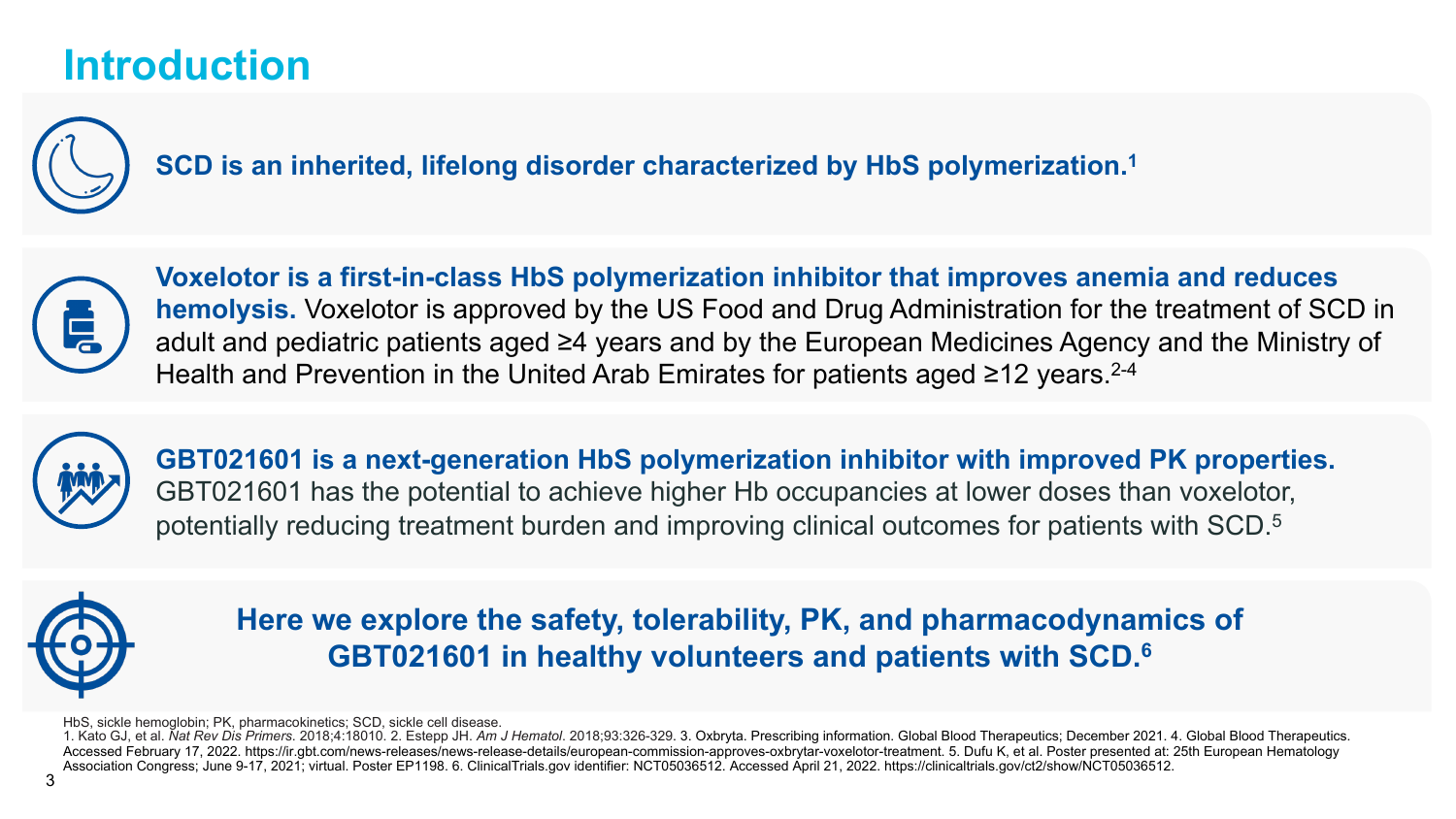# Study Design for GBT021601-011 MAD in Healthy Volunteers<sup>1,2</sup>



### **Patient population**

- Healthy volunteers aged 18-55 years
- Body mass index  $≥18.0$  to ≤30.0 kg/m<sup>2</sup>
- Body weight ≥50 kg at screening and day –1

### **Cohort 3 and Cohort 41**

- LD administered on days 1-3
- MDs at days 4-14 for CH 3 and CH 4 were 50 mg and 75 mg, respectively

### **Endpointsa**

- Safety and tolerability
- **Pharmacokinetics**

<sup>a</sup>GBT021601 was assayed in blood and plasma by liquid chromatography with tandem mass spectrometry methodology. The lower limit of quantitation was 0.1 ng/mL for plasma and 20 ng/mL for blood. CH 3, cohort 3; CH 4, cohort 4; LD, loading dose; MAD, multiple ascending dose; MD, maintenance dose.

1. Data on file. Global Blood Therapeutics, Inc. South San Francisco, CA. 2. ClinicalTrials.gov identifier: NCT05036512. Accessed May 2, 2022. http://clinicaltrials.gov/ct2/show/NCT05036512.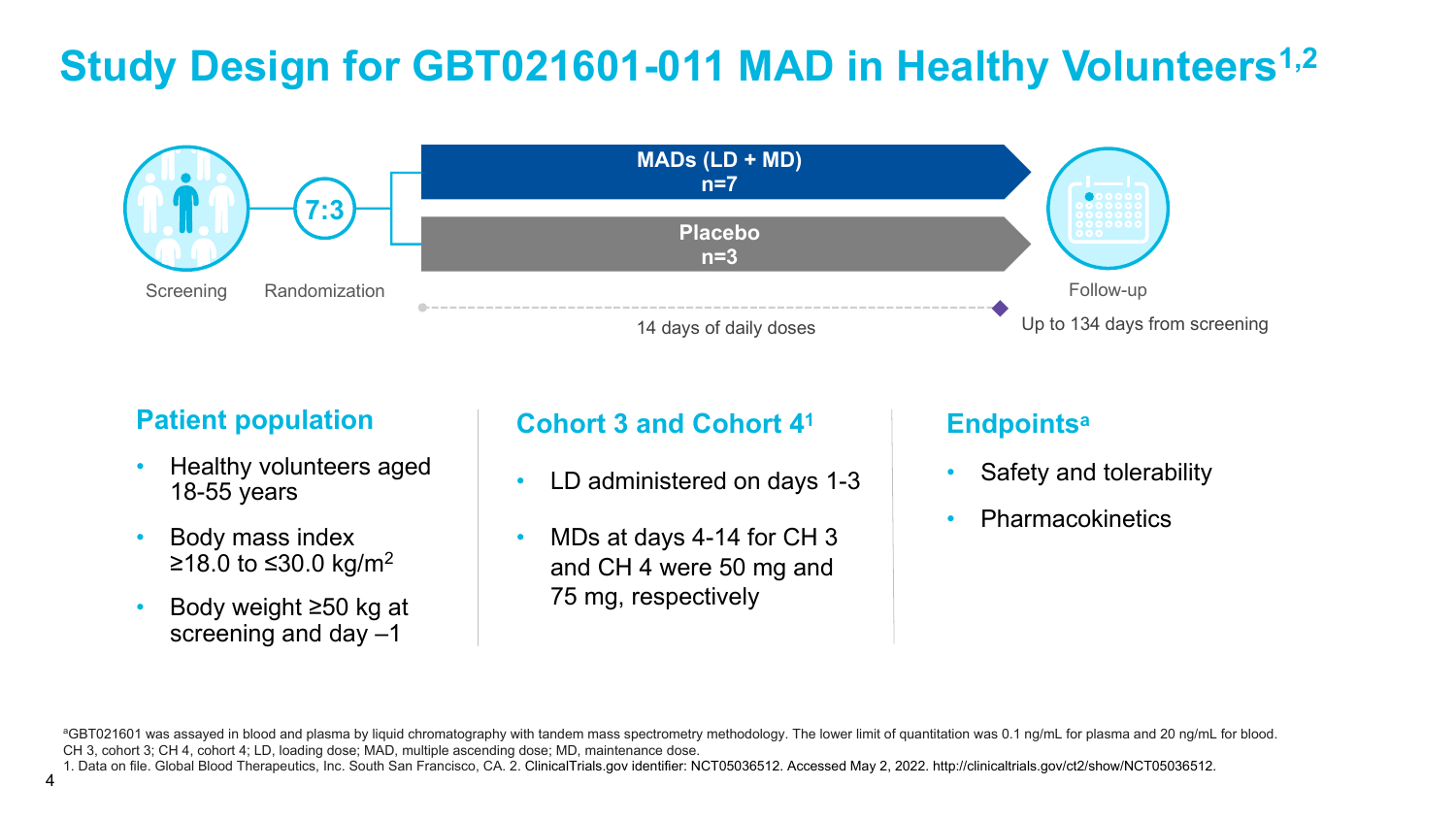## **Healthy Volunteers MAD Cohorts 3 & 4: Demographics and Safety**

| <b>Demographics</b>              | 50 mg<br>maintenance<br>$(n=10)$ | <b>75 mg</b><br>maintenance<br>$(n=10)$ | <b>Overview of TEAEsa</b>                                             | 50 mg<br>maintenance<br>$(n=10)$ | <b>75 mg</b><br>maintenance<br>$(n=10)$ |
|----------------------------------|----------------------------------|-----------------------------------------|-----------------------------------------------------------------------|----------------------------------|-----------------------------------------|
| Mean age, years (SD)             | 36.1(9.4)                        | 38.6 (10.5)                             | <b>Number of TEAEs</b>                                                | 16                               | $\overline{2}$                          |
| Male, $n$ $%$ )                  | 7(70)                            | 9(90)                                   | Number of participants with $\geq 1$ TEAE, n (%)                      | 7(70)                            | 2(20)                                   |
|                                  |                                  |                                         | Number of TEAEs grade $\geq$ 3                                        | 1                                | $\mathbf 0$                             |
| Race, $n$ $%$                    |                                  |                                         | Number of drug-related TEAEs                                          | $\overline{2}$                   | $\overline{0}$                          |
| White                            | 8(80)                            | 3(30)                                   | Number of participants with at least 1 drug-<br>related TEAE, $n$ $%$ | 1(10)                            | $\boldsymbol{0}$                        |
| <b>Black or African American</b> | 2(20)                            | 7(70)                                   | Number of TEAEs leading to study drug<br>discontinuation              | $\overline{0}$                   | $\overline{0}$                          |
|                                  |                                  |                                         | <b>Number of SAEs</b>                                                 | $\overline{0}$                   | $\mathbf 0$                             |

aAs the study is currently ongoing, data presented are still blinded.

MAD, multiple ascending dose; SAE, serious adverse event; SD, standard deviation; TEAE, treatment-emergent adverse event.

Data on file. Global Blood Therapeutics, South San Francisco, CA.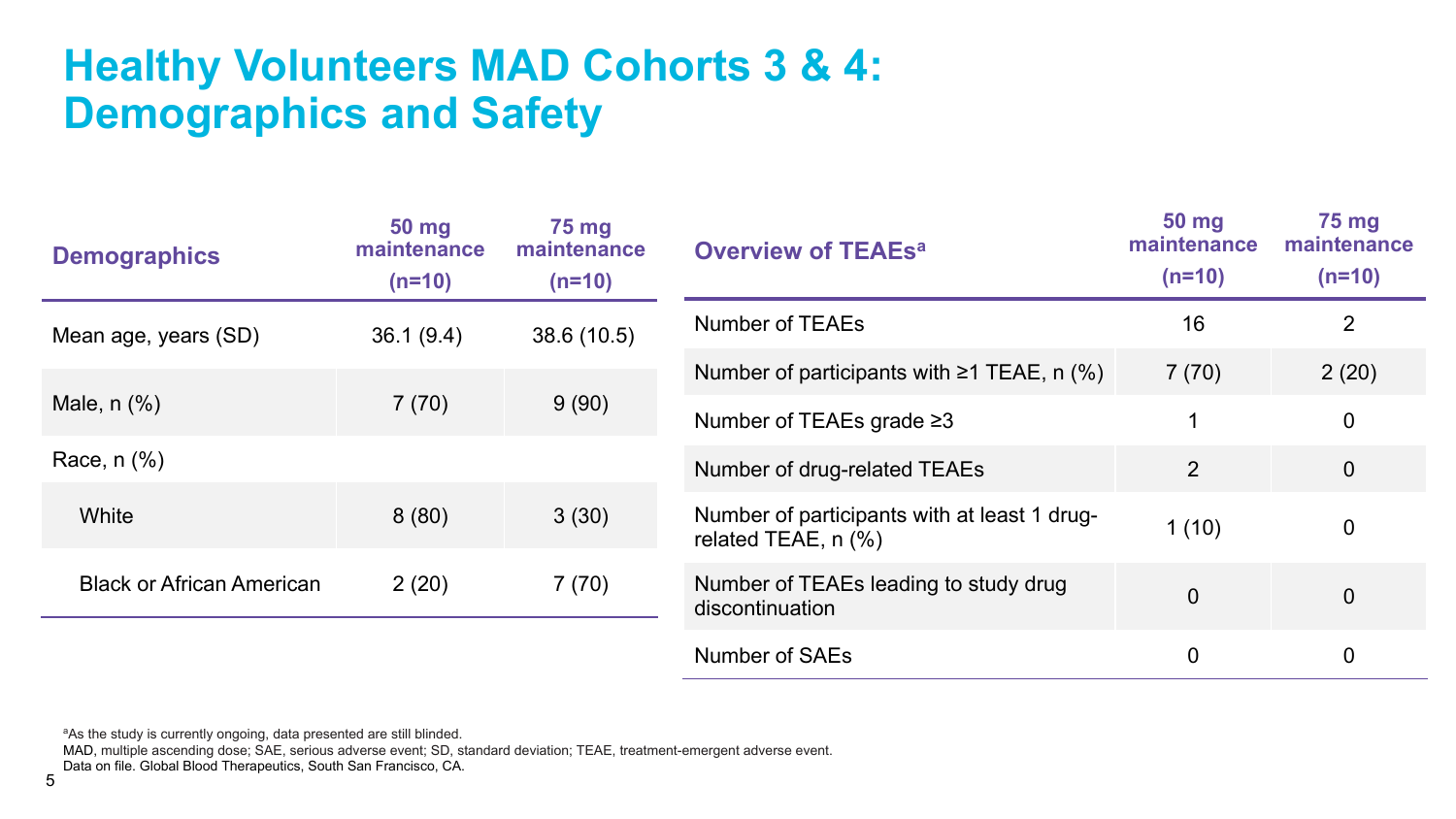## **GBT021601 PK Parameters and Demonstration of Dose Proportionality With Increasing Doses in Healthy Volunteers**

• GBT021601 demonstrated linear, dose-proportional PK among cohorts with multiple ascending doses in healthy volunteers

#### **% Hb Occupancy After 14 Days of GBT021601 Treatment in Healthy Volunteers (N=6-7/Dose)**



Hb, hemoglobin; PK, pharmacokinetics; SD, standard deviation. Data on file. Global Blood Therapeutics, South San Francisco, CA.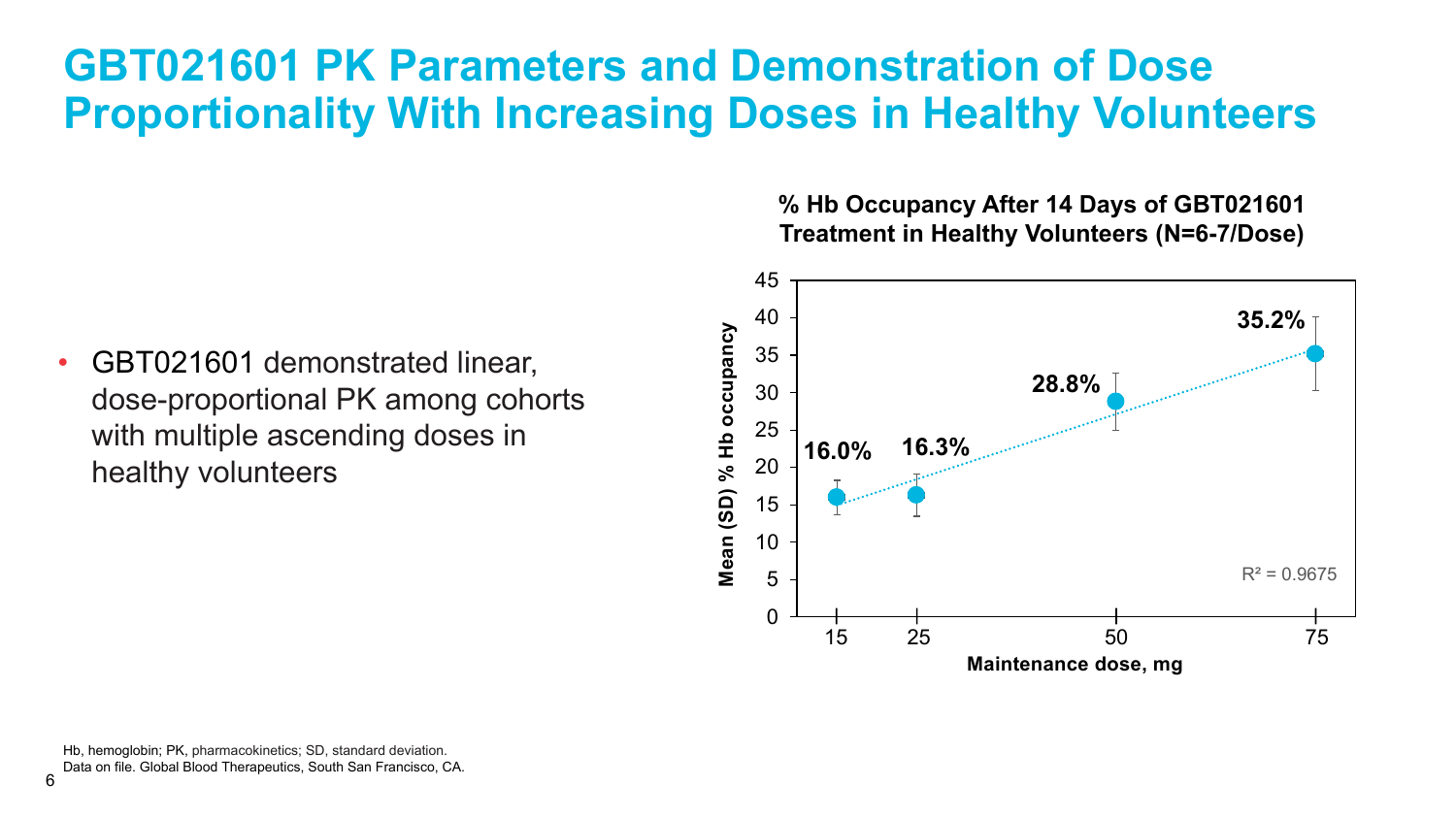# **Study GBT021601-012: Phase 1 Study in Patients With SCD**



### **Patient population**

- Patients with HbSS or HbSβ<sup>0</sup>, aged 18-60 years
- Baseline Hb ≥5.5 g/dL and  $\leq 10.5$  g/dL
- No recent VOCs<sup>a</sup> or transfusions<sup>b</sup>
- Background HU allowed if dose has been stable for ≥90 days<sup>c</sup>

### **Dosing**

- SD: 100 mg
- MAD-1: LD and 50 mg daily maintenance
- MAD-2: LD and 100 mg daily maintenance

### **Endpoints**

- Safety and tolerability (primary)
- PK
- Relationship between time-matched GBT021601 concentrations and the changes in clinical measures of anemia and hemolysis from baseline

<sup>a</sup>No hospitalizations for sickle cell crisis or other vaso-occlusive event within 14 days of signing the ICF or within 28 days before day 1 of study treatment.<br><sup>b</sup>No transfusions within 60 days of signing the ICF or at an adjustments during the study in the opinion of the investigator. Hb, hemoglobin; HbSβ<sup>0</sup>, double heterozygote for HbS and β<sup>0</sup> thalassemia; HbSS, homozygous for SCD; HU, hydroxyurea; ICF, informed consent form; LD, loading dose; MAD, multiple ascending dose; MD, maintenance dose; PK, pharmacokinetics; SAD, single ascending dose; SCD, sickle cell disease; SD, single dose; VOC, vaso-occlusive crisis ClinicalTrials.gov identifier: NCT04983264. Accessed May 2, 2022. http://clinicaltrials.gov/ct2/show/NCT04983264.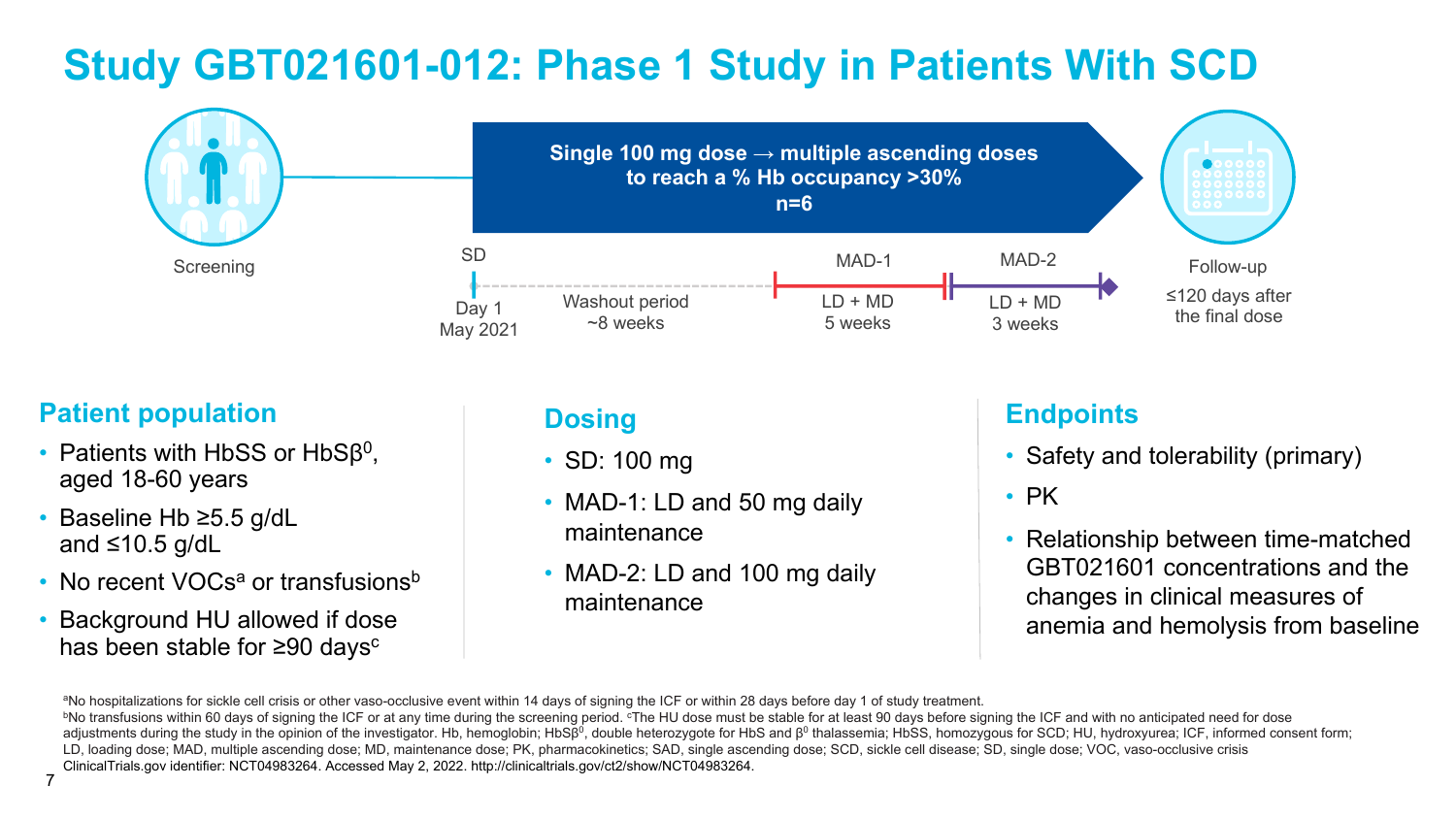# **SCD Cohort: Demographics and Baselinea Characteristics**

| <b>Parameter</b>                                            | <b>SCD</b><br>$(N=6)$ |
|-------------------------------------------------------------|-----------------------|
| Mean age, years (minimum, maximum)                          | 20.2 (18.0, 23.0)     |
| Male, $n$ $%$                                               | 4(66.7)               |
| Race, n (%)                                                 |                       |
| <b>Black or African American</b>                            | 5(83.3)               |
| Hispanic or Latinx                                          | 1(16.7)               |
| HbSS genotype, n (%)                                        | 6(100)                |
| Hb level, g/dL, mean (SD), range                            | 8.2 (0.4), 7.6-8.7    |
| Current hydroxyurea use, n (%)                              | 6(100)                |
| Number of VOCs within 12 months of screening, n (%)         |                       |
| $\overline{0}$                                              | 2(33.3)               |
| 1                                                           | 1(16.7)               |
| $\overline{2}$                                              | 3(50.0)               |
| Number of transfusions within 12 months of screening, n (%) |                       |
| $\overline{0}$                                              | 4(66.7)               |
| 1                                                           | 2(33.3)               |

aBaseline is defined as ay 56 visit.

HbSS, homozygous for SCD; SCD, sickle cell disease; SD, standard deviation; VOC, vaso-occlusive crisis.

Data on file. Global Blood Therapeutics, South San Francisco, CA.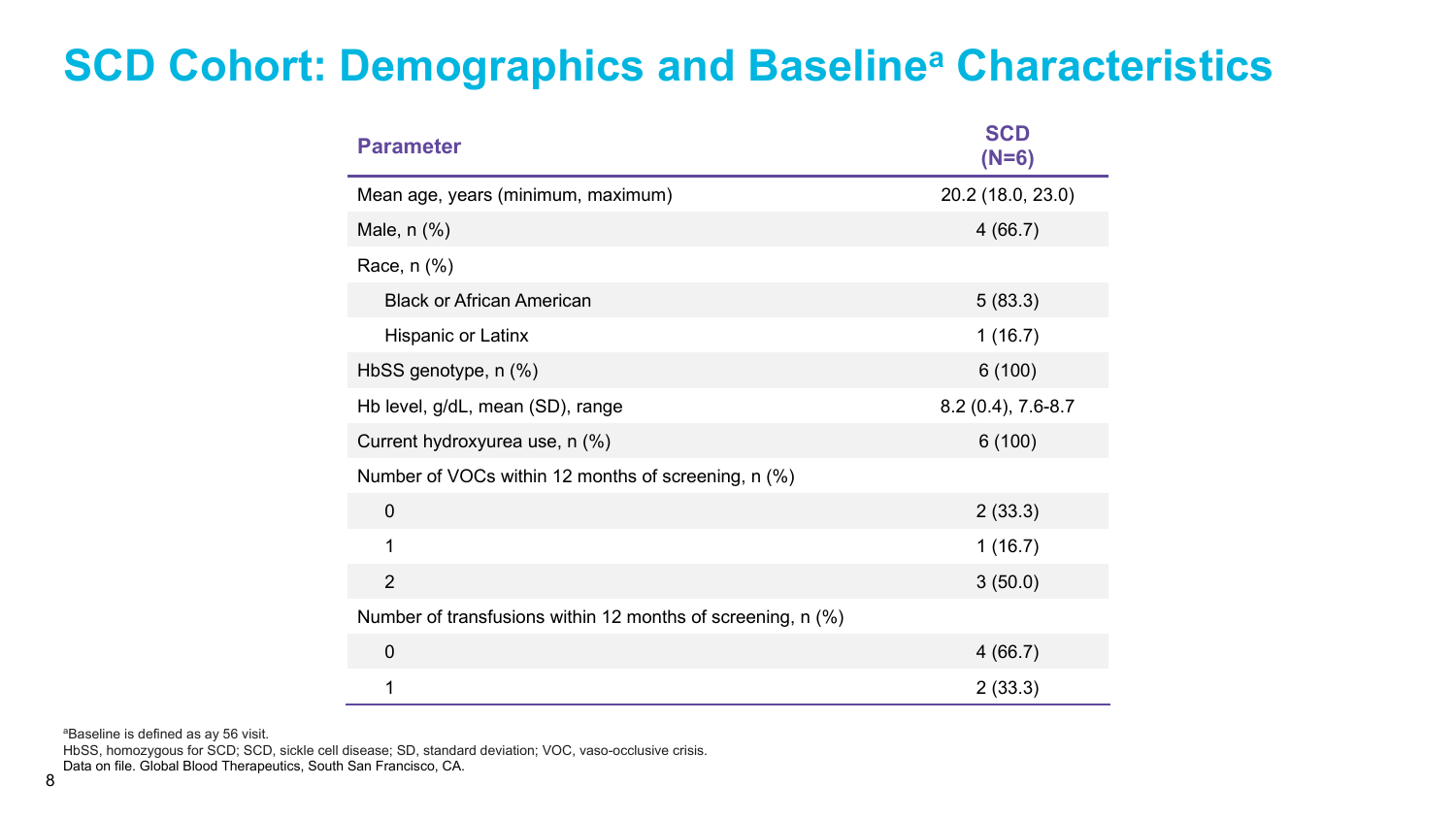### **Preliminary Analysis of Single-Dose PK of GBT021601 in Whole Blood**

| Parameter, <sup>a</sup> mean    | HV<br>$100$ mg <sup>d</sup> | <b>SCD</b><br>$100$ mge |
|---------------------------------|-----------------------------|-------------------------|
| $t_{1/2}$ , days                | 29.8                        | 9.8                     |
| $(CV\%)$                        | (0.9)                       | (0.6)                   |
| $C_{\text{max}}$ , µg/mL        | 17.4                        | 16.7                    |
| $(CV\%)$                        | (12.1)                      | (23.3)                  |
| $t_{\rm max}$ , $\frac{b}{n}$ h | 24                          | 8                       |
| (range)                         | $(8-48)$                    | $(6-36)$                |
| $AUC_{0-\infty}$ , µg · h/mL    | 16200                       | 5070                    |
| $(CV\%)$                        | (19.7)                      | (27.4)                  |
| $B: P$ ratio <sup>c</sup>       | 214.4                       | 69.3                    |
| % Hb occupancy                  | 1.9                         | 3.3                     |
| $(CV\%)$                        | (13.3)                      | (26.1)                  |

ªCalculations based on nominal (anticipated) collection times, not actual. <sup>b</sup>t<sub>max</sub> reported as median. ºB:P = mean AUC<sub>0-∞</sub>-blood:mean AUC<sub>0-∞</sub>-plasma. <sup>d</sup>PK analysis at day 98. <sup>e</sup>PK analysis at day 98. <sup>e</sup>PK analysis

AUC<sub>0-∞</sub>, area under the curve from time 0 hours to infinity; C<sub>max</sub>, maximal observed concentration; CV, coefficient of variation; Hb, hemoglobin; HV, healthy volunteer, PK, pharmacokinetics; SCD, sickle cell disease;  $t_{1/2}$ , elimination half-life;  $t_{max}$ , time of maximal observed concentration.

Data on file, Global Blood Therapeutics, South San Francisco, CA.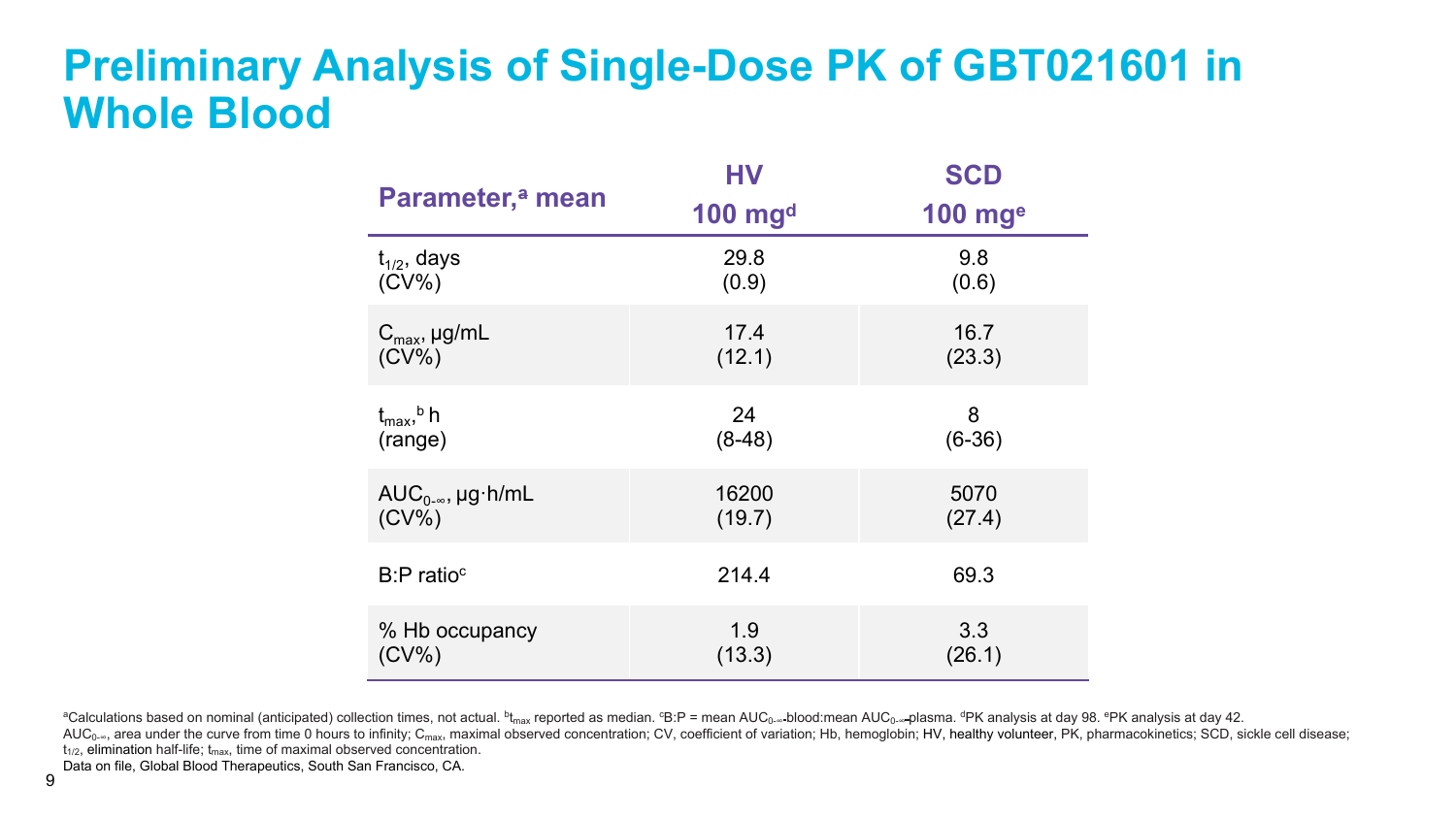# **Mean Hb Increase of 2.3 g/dL With 100 mg Dose1**



Hb change was measured at the end of treatment, which included 3 weeks at a daily dose of 100 mg (MAD-2).

All patients had a change in Hb of >1.0 g/dL.

Four out of six patients had a change in Hb of  $≥2.7$  g/dL.

<sup>a</sup>Baseline was at day 56, after washout period, and at the start of the MAD period. End of treatment was measured at day 112 after 8-week MAD period.<br><sup>b</sup>Least-squares mean change in Hb (g/dL) was assessed in 88 patients

Hb, hemoglobin; MAD, multiple ascending dose.

1. Data on file. Global Blood Therapeutics, South San Francisco, CA. 2. Vichinsky E, et al. *N Engl J Med.* 2019;381(6):509-519.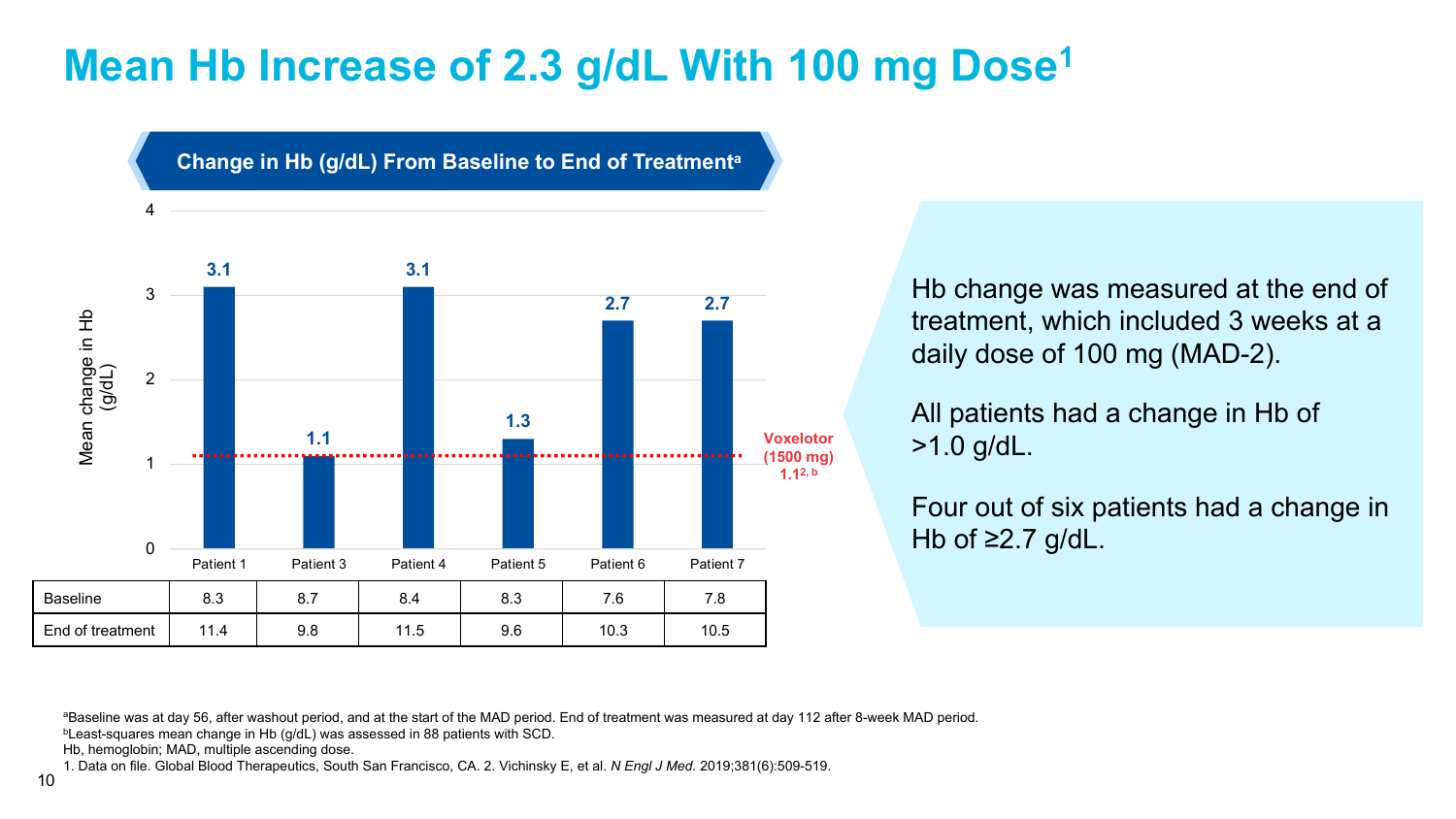### **Improved Markers of Hemolysis From Baseline to End of Treatment1,a**

Patient 1 Patient 3 Patient 4 Patient 5 Patient 6 Patient 7 0% Data point not available<sup>1</sup> -10% **Voxelotor** % Change in<br>6 Reticulocytes % Reticulocytes -20% **(1500 mg)** % Change in **-19.9%2, b** -30% -40%  $\approx$ **-43.9% -42.9%** -50% **-51.5%** -60% **-65.1% -66.4%** -70% Baseline | 3.3% | 8.3% | 13.1% | 6.6% | 7.7% | N/A

**% Change in % Reticulocytes % Change in Absolute Reticulocytes**



| Baseline $(\times 10^6/\mu L)$ | 61.5 | 237.4 | 297.4 | 164.2 | 175.1 | N/A   |
|--------------------------------|------|-------|-------|-------|-------|-------|
| End of treatment               | 45.6 | 109.9 | 139.9 | 97.8  | 150.3 | 385.8 |

Normal range of reticulocyte percentage is 0.8% to 2.2%. Normal range of absolute reticulocytes is 46×10<sup>6</sup>/µL to 102×10<sup>6</sup>/µL.

#### There were no clinically significant trends in the EPO levels of the GBT021601-012 patients.

aBaseline was at day 56, after washout period, and at the start of the MAD period. End of treatment was measured at day 112 after the 8-week MAD period. **bLeast-squares mean change in percentage of reticulocytes** was assessed in 88 patients with SCD. <sup>c</sup>Least-squares mean percentage change in absolute reticulocytes was assessed in 88 patients with SCD. EPO, erythropoietin; Hb, hemoglobin; MAD, multiple ascending dose; SCD, sickle cell disease.

End of treatment | 1.6% | 2.9% | 4.4% | 3.7% | 4.4% | 12.5%

1. Data on file. Global Blood Therapeutics, South San Francisco, CA. 2. Vichinsky E, et al. *N Engl J Med.* 2019;381(6):509-519.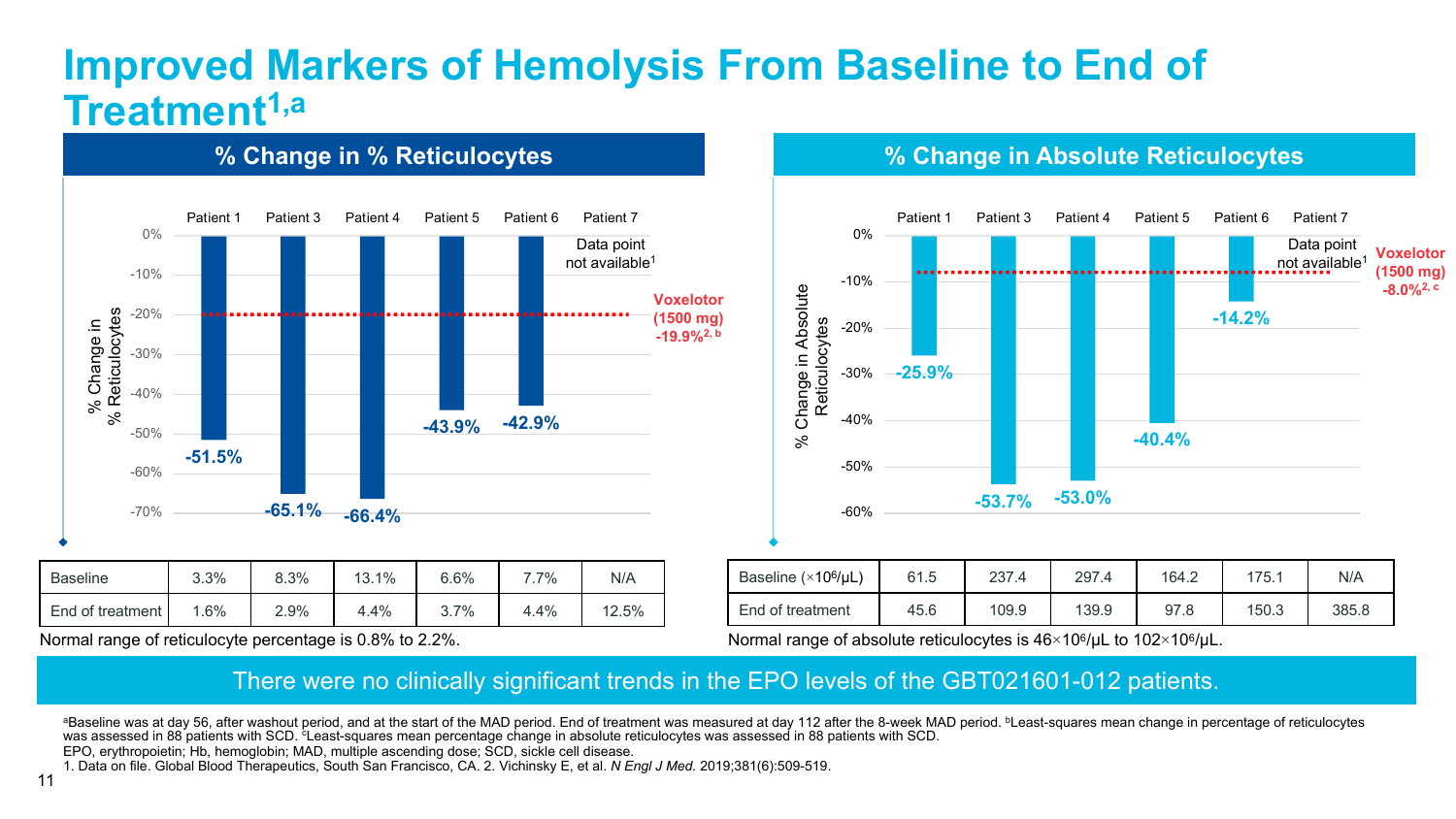### **Improved Markers of Hemolysis From Baseline to End of Treatment1,a** *(continued)*





Normal range of indirect bilirubin is 0.1 to 1.2 mg/dL. Normal range of lactate dehydrogenase is 84 to 246 U/L.

aBaseline was at day 56, after washout period, and at the start of the MAD period. End of treatment was measured at day 112 after the 8-week MAD period. **bLeast-squares mean percentage change in indirect bilirubin** level was assessed in 85 patients with SCD. <sup>c</sup>Least-squares mean percentage change in lactate dehydrogenase level was assessed in 88 patients with SCD.

Hb, hemoglobin; MAD, multiple ascending dose; SCD, sickle cell disease.

1. Data on file. Global Blood Therapeutics, South San Francisco, CA. 2. Vichinsky E, et al. *N Engl J Med.* 2019;381(6):509-519.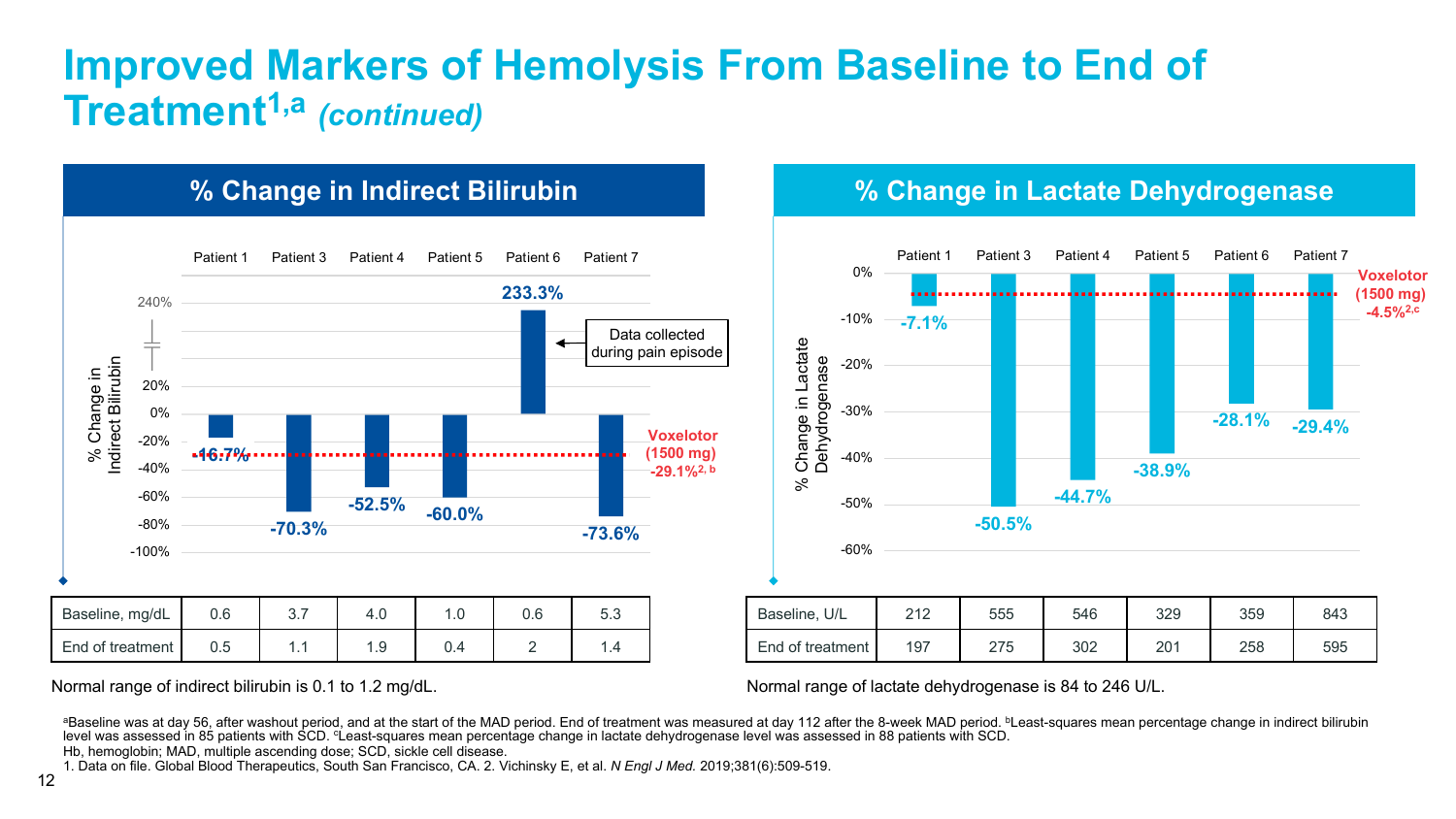#### **Improvement in PoS and RBC Deformability With GBT021601 in Patients With SCD Patient 1 Patient 3 Patient 4**



aIndividual and median values are shown.

EI, elongation index; EI<sub>max</sub>, maximum elongation index; EI<sub>min</sub>, minimum elongation index; PoS, point of sickling; pO<sub>2</sub>, partial pressure of oxygen; RBC, red blood cell; SCD, sickle cell disease. Data on file. Global Blood Therapeutics. South San Francisco, CA.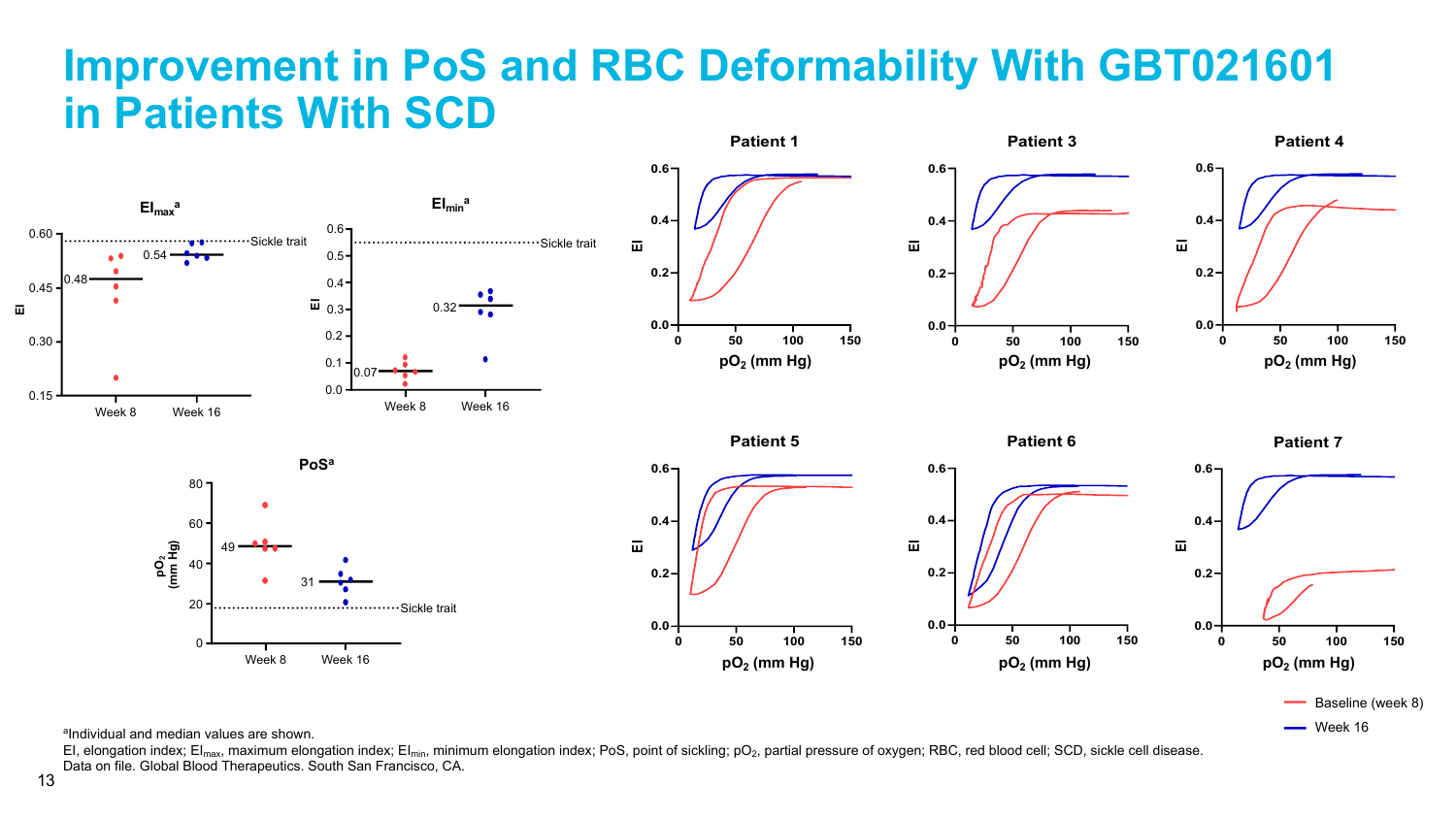### **Summary of Change in Sickled RBCs for All Patients per Timepoint**

#### **Mean Hb at Different Time Points**



Baseline was at day 56 (week 8). Patients were not on treatment during the washout period (weeks 16-31). Hb, hemoglobin; RBC, red blood cell.

Data on file. Global Blood Therapeutics. South San Francisco, CA.

**Mean % Change in Sickled RBCs**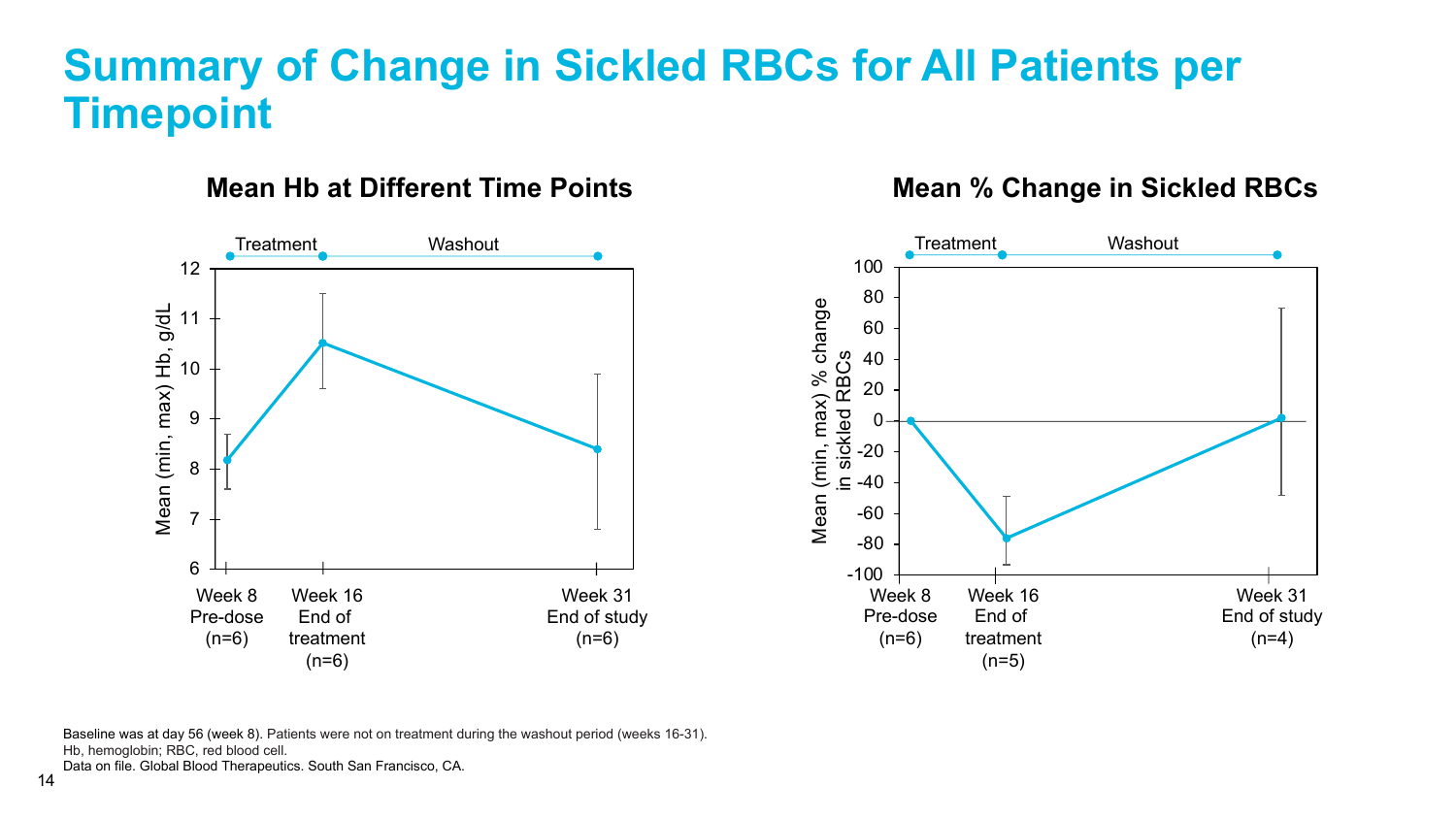### **Representative Images From Peripheral Blood Smears Before and After Multiple Doses of GBT021601 in Patients With SCD**



Red arrowheads point to examples of sickled RBCs. aBaseline was at day 56, after washout period and at start of MAD. **bEnd of 8-week MAD treatment period.** MAD, multiple ascending dose; RBC, red blood cell; SCD, sickle cell disease.

Day 112 b

a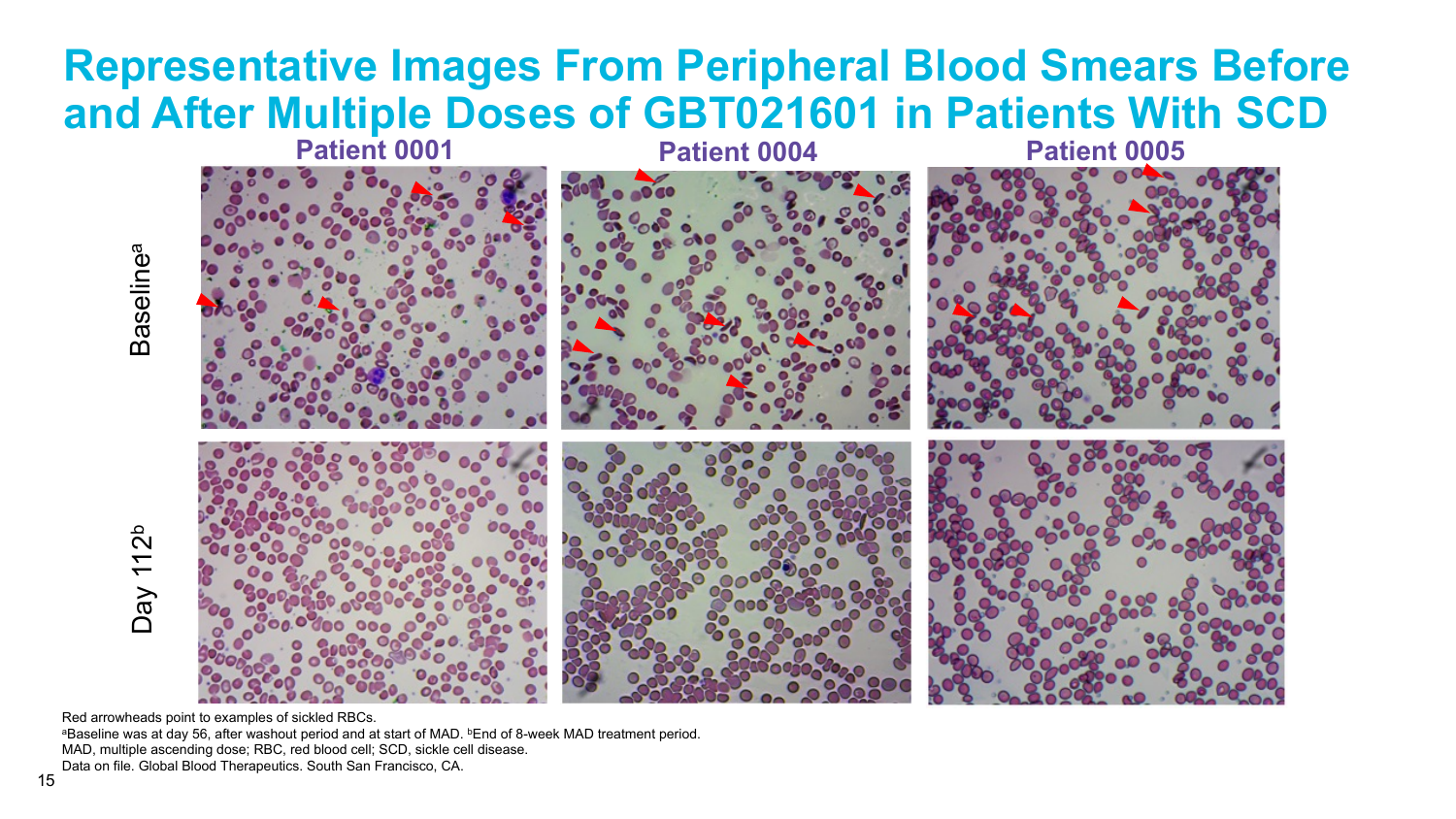## **Representative Images From Peripheral Blood Smears Before and After Multiple Doses of GBT021601 in Patients With SCD**



Red arrowheads point to examples of sickled RBCs.

aBaseline was at day 56, after washout period and at start of MAD. **bEnd of 8-week MAD treatment period.** MAD, multiple ascending dose; RBC, red blood cell; SCD, sickle cell disease.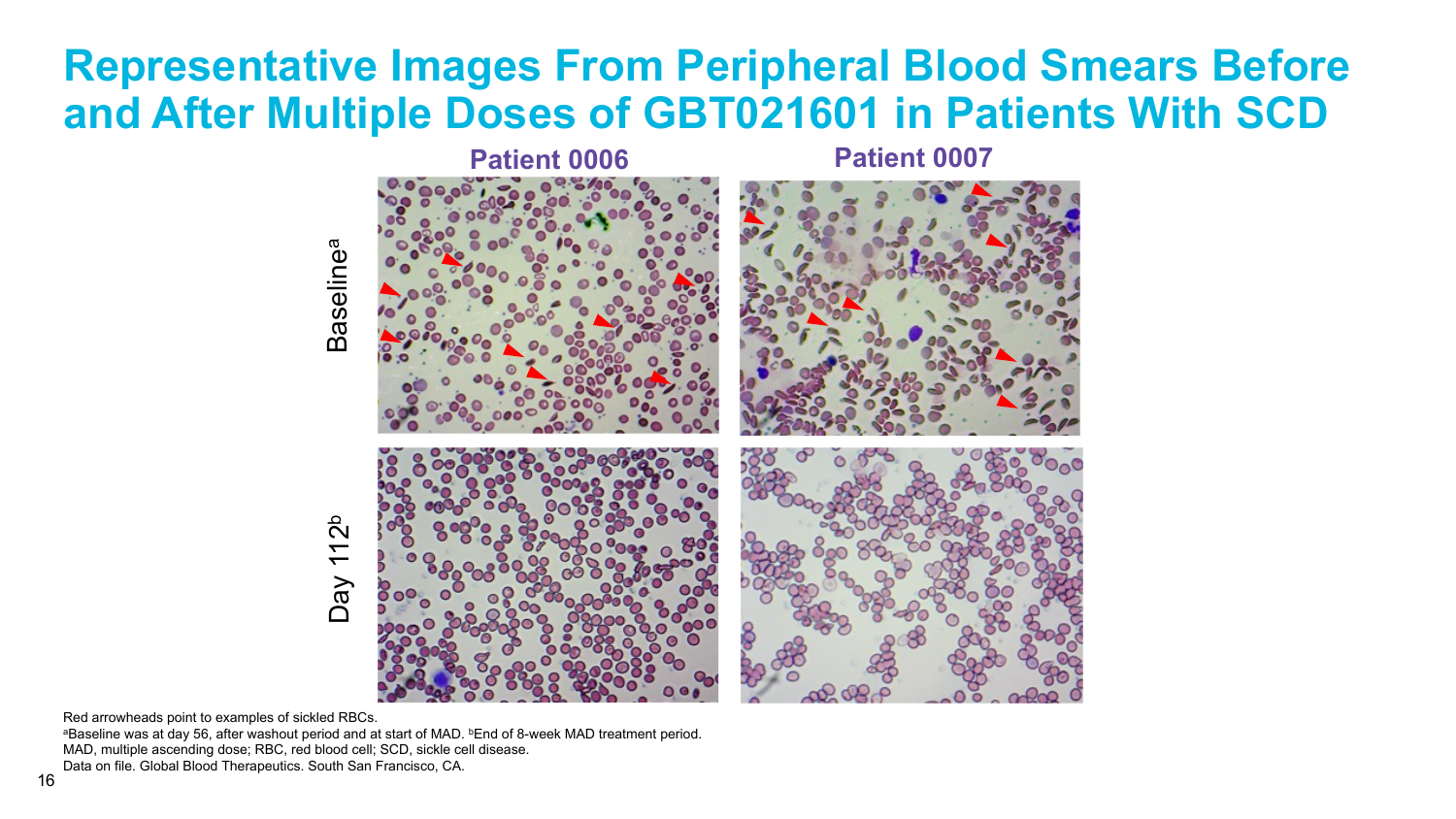# **Summary of Safety**

|                                                                 | <b>SCD</b>     |
|-----------------------------------------------------------------|----------------|
| <b>Overview of TEAEsa,b</b>                                     | $(N=6)$        |
| Number of TEAEs                                                 | 29             |
| Number of participants with at least 1 TEAE, n (%)              | 6(100)         |
| Number of TEAEs grade $\geq$ 3                                  | $\overline{7}$ |
| Number of drug-related TEAEs                                    | 3              |
| Number of participants with at least 1 drug-related TEAE, n (%) | 2(33.3)        |
| Number of TEAEs leading to study drug discontinuation           | $\overline{0}$ |
| Number of SAEs                                                  | 3              |

• SAEs: 3 grade 3 sickle cell pain crises (VOC, unrelated) requiring hospitalization

aAs the study is currently ongoing, data cutoff is as of April 27, 2022. Data include the washout period. *bEvents were coded using MedDRA version 24.0; NCI-CTCAE version 4.03 was used to determine grade.* CTCAE, Common Terminology Criteria for Adverse Events; MedDRA, Medical Dictionary for Regulatory Activities; NCI, National Cancer Institute; SAE, serious adverse event; SCD, sickle cell disease; TEAE, treatment-emergent adverse event; VOC, vaso-occlusive crisis.

Data on file. Global Blood Therapeutics. South San Francisco, CA.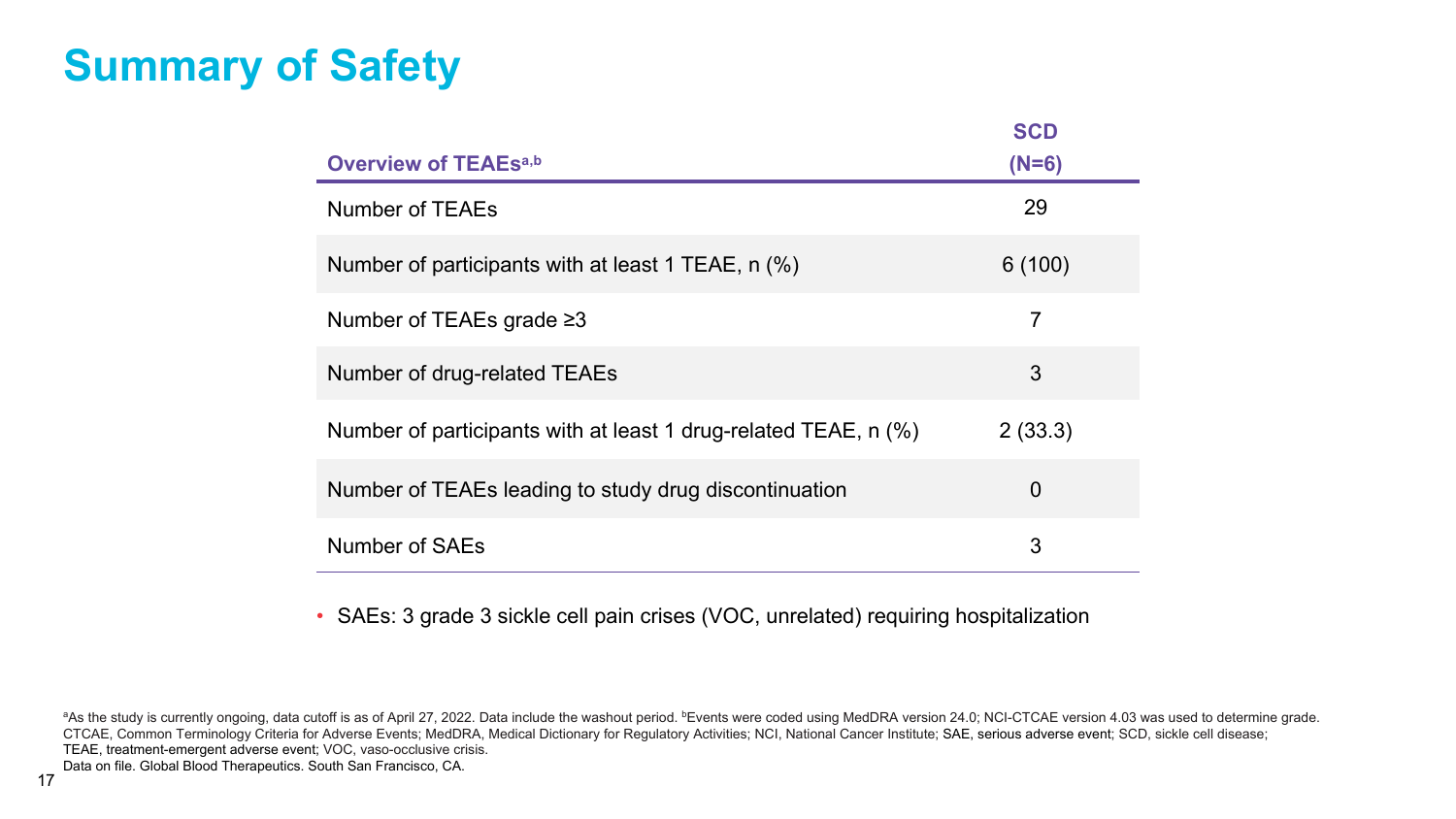## **Conclusions**

Multiple daily doses of GBT021601 were well tolerated in healthy volunteers and patients with SCD.

In patients with SCD, the GBT021601 maintenance dose of 100 mg led to a mean Hb occupancy >30%, increased Hb, reduced markers of hemolysis, and improved RBC health.

Improved RBC health was reflected by ektacytometry results and peripheral blood smears.

Upon cessation of GBT021601, the elimination of the drug was slow (an advantage of the long half-life) with reversal of the improved hematologic parameters, with no observed rebound effect.

The intrapatient phase 1 design, which included a single dose followed by multiple doses of GBT021601, was achievable in patients with SCD.